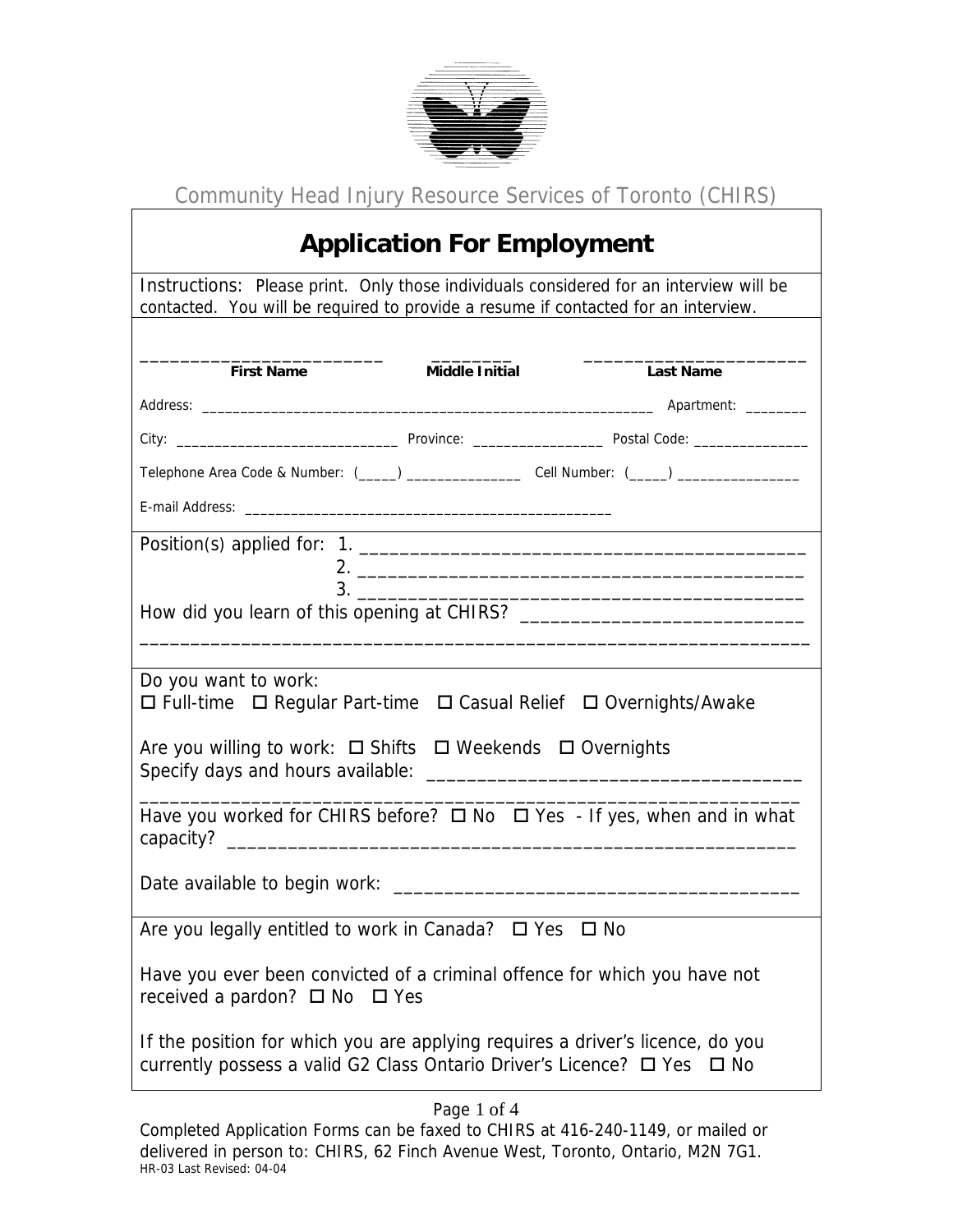

| <b>EDUCATION / TRAINING</b>                                                                               |                            |         |                       |                       |                        |  |
|-----------------------------------------------------------------------------------------------------------|----------------------------|---------|-----------------------|-----------------------|------------------------|--|
|                                                                                                           | Name of Program            |         |                       | <b>Highest Grade</b>  | <b>Title of Degree</b> |  |
|                                                                                                           |                            |         |                       | or Level              | or Diploma             |  |
|                                                                                                           |                            |         |                       | Completed             | Received               |  |
| Secondary School                                                                                          |                            |         |                       |                       |                        |  |
| College/University<br>College/University Name:                                                            |                            |         |                       |                       |                        |  |
|                                                                                                           |                            |         |                       |                       |                        |  |
| Graduate/                                                                                                 |                            |         |                       |                       |                        |  |
| Professional                                                                                              |                            |         |                       |                       |                        |  |
| Describe any specialized training,<br>courses, apprenticeship skills, and<br>extra-curricular activities: |                            |         |                       |                       |                        |  |
| PRIOR EMPLOYMENT HISTORY (List in order, last or present employer first.)                                 |                            |         |                       |                       |                        |  |
| Name of Employer                                                                                          |                            | Type of |                       | <b>Position Held</b>  | Reason for             |  |
|                                                                                                           | <b>Business</b>            |         |                       |                       | Leaving                |  |
| Dates: From                                                                                               | To                         |         | Salary/Wage: Start \$ |                       | Finish \$              |  |
| Describe in detail the work you performed.                                                                |                            |         |                       |                       |                        |  |
| Name of Employer                                                                                          | Type of<br><b>Business</b> |         | <b>Position Held</b>  |                       | Reason for<br>Leaving  |  |
| Dates: From                                                                                               | To                         |         |                       | Salary/Wage: Start \$ | Finish \$              |  |
| Describe in detail the work you performed.                                                                |                            |         |                       |                       |                        |  |
|                                                                                                           |                            |         |                       |                       |                        |  |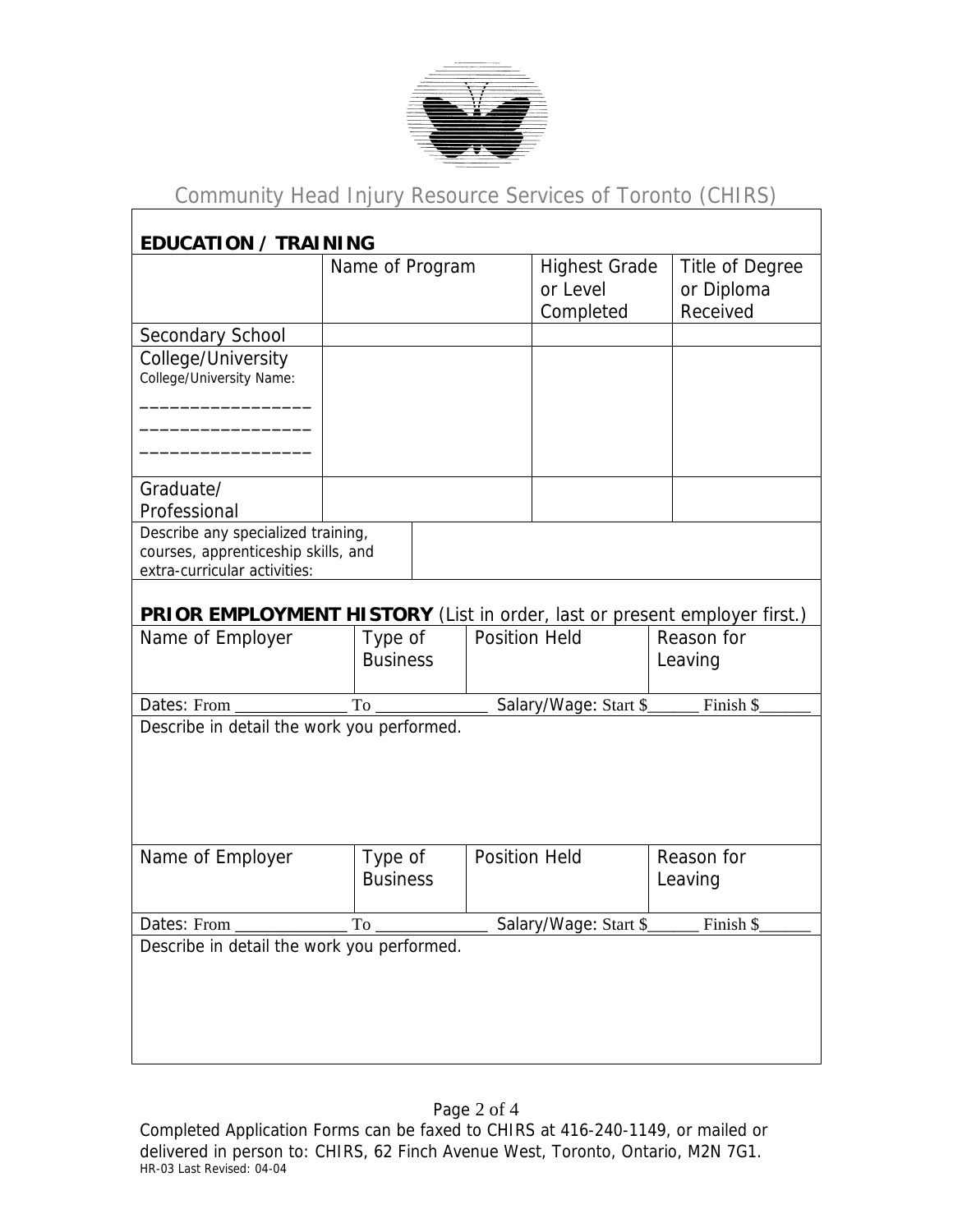

| Name of Employer                                                                   | Type of         | <b>Position Held</b>  | Reason for |  |  |  |  |
|------------------------------------------------------------------------------------|-----------------|-----------------------|------------|--|--|--|--|
|                                                                                    | <b>Business</b> |                       | Leaving    |  |  |  |  |
|                                                                                    |                 |                       |            |  |  |  |  |
| Dates: From                                                                        | To              | Salary/Wage: Start \$ | Finish \$  |  |  |  |  |
| Describe in detail the work you performed.                                         |                 |                       |            |  |  |  |  |
|                                                                                    |                 |                       |            |  |  |  |  |
|                                                                                    |                 |                       |            |  |  |  |  |
|                                                                                    |                 |                       |            |  |  |  |  |
|                                                                                    |                 |                       |            |  |  |  |  |
| Name of Employer                                                                   | Type of         | <b>Position Held</b>  | Reason for |  |  |  |  |
|                                                                                    | <b>Business</b> |                       |            |  |  |  |  |
|                                                                                    |                 |                       | Leaving    |  |  |  |  |
| Dates: From                                                                        | To              | Salary/Wage: Start \$ | Finish \$  |  |  |  |  |
| Describe in detail the work you performed.                                         |                 |                       |            |  |  |  |  |
|                                                                                    |                 |                       |            |  |  |  |  |
|                                                                                    |                 |                       |            |  |  |  |  |
|                                                                                    |                 |                       |            |  |  |  |  |
|                                                                                    |                 |                       |            |  |  |  |  |
|                                                                                    |                 |                       |            |  |  |  |  |
|                                                                                    |                 |                       |            |  |  |  |  |
| If additional space is required for a prior work history, you may attach a page    |                 |                       |            |  |  |  |  |
| providing information requested only.                                              |                 |                       |            |  |  |  |  |
|                                                                                    |                 |                       |            |  |  |  |  |
|                                                                                    |                 |                       |            |  |  |  |  |
| Occasionally, a standardized application form makes it difficult for an individual |                 |                       |            |  |  |  |  |
| to adequately summarize his/her complete background. To assist us in finding       |                 |                       |            |  |  |  |  |
| the proper position for you in our agency, use the space below to summarize any    |                 |                       |            |  |  |  |  |
| additional information necessary to describe your full qualifications.             |                 |                       |            |  |  |  |  |
|                                                                                    |                 |                       |            |  |  |  |  |
|                                                                                    |                 |                       |            |  |  |  |  |
|                                                                                    |                 |                       |            |  |  |  |  |
|                                                                                    |                 |                       |            |  |  |  |  |
|                                                                                    |                 |                       |            |  |  |  |  |
|                                                                                    |                 |                       |            |  |  |  |  |
|                                                                                    |                 |                       |            |  |  |  |  |
|                                                                                    |                 |                       |            |  |  |  |  |
|                                                                                    |                 |                       |            |  |  |  |  |
|                                                                                    |                 |                       |            |  |  |  |  |